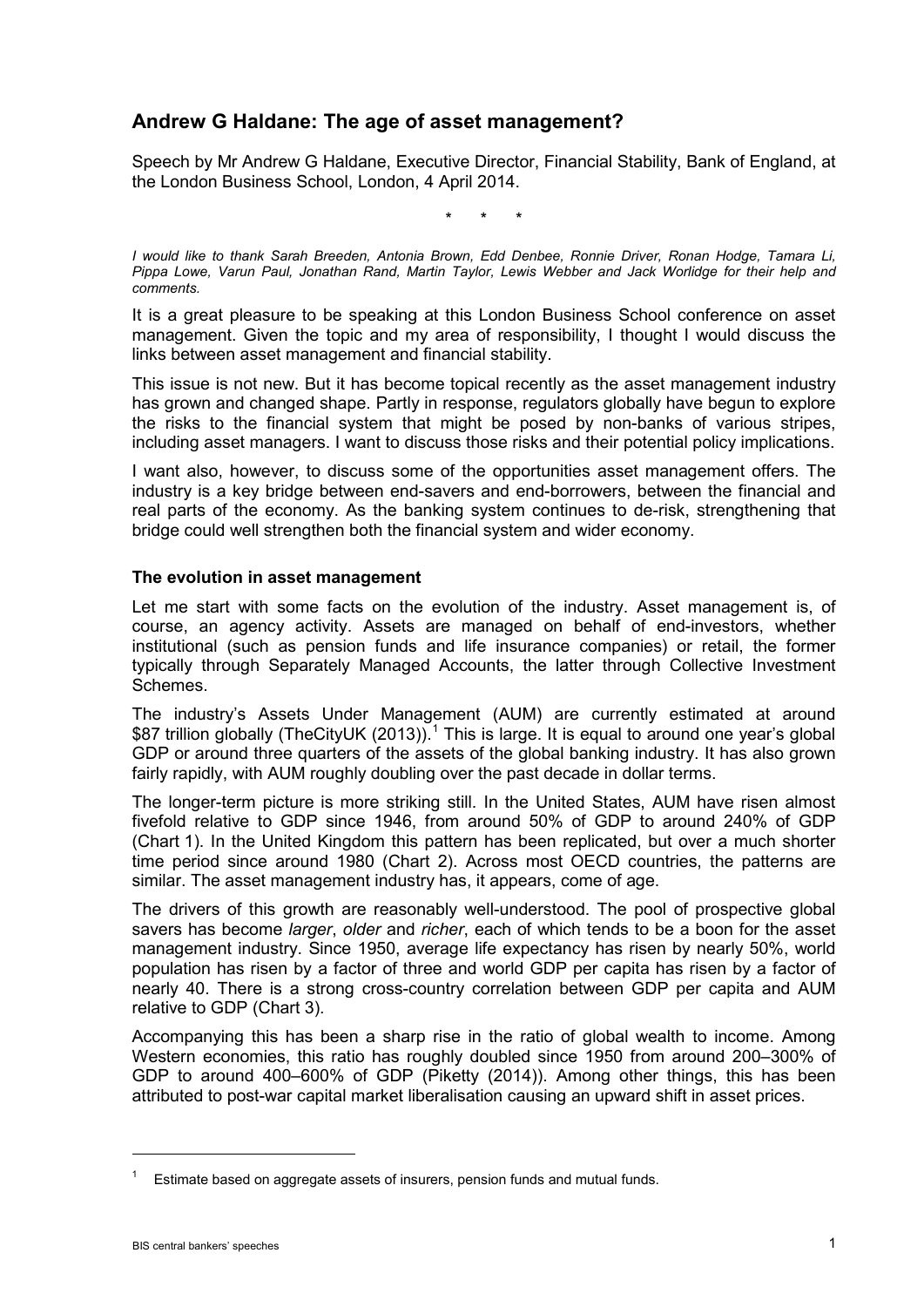Looking forward, none of these global forces – population, ageing, incomes, wealth – are likely to go into reverse in the near future. Between now and 2050, life expectancy is expected to increase 9% (to 77 years), global population to rise by a further 30% and real GDP per capita to rise almost threefold. Wealth-to-income ratios, while high, remain below their peaks in the 18th and 19th centuries and so could rise further (Piketty (2014)).

These trends will be given impetus by changes in the pattern of global growth. The fastest growing economies globally will be those where penetration of the asset management industry is lowest. Developing markets currently represent less than 20% of global personal financial assets, but represent 40% of global GDP. $^2$  $^2$  By 2050, developing countries will represent 60% of global GDP. In China and India, personal financial assets have grown at a rate of 25% per year for the past 20 years.

All of this suggests that the global asset management industry is likely to continue its upwards march, absolutely and relative to the economy. For example, PWC recently forecast that AUM would top \$100 trillion by 2020 (PWC (2014)). Simply extrapolating GDP per capita trends forward using the relationship in Chart 3, AUM could reach \$400 trillion by 2050. If these trends are even roughly right, asset management may not only have come of age – we may be about to enter the Age of Asset Management.

As important as the absolute scale of the asset management sector is its composition. On the *assets* side, a number of important trends are at play. One is the rapid growth in specialist funds, often investing in less liquid asset classes. This is evident in the growth of so-called alternatives, such as hedge, private equity, real estate, infrastructure and commodity funds. These have risen from under \$2 trillion AUM in 2003 to over \$6 trillion by 2012, or from 5% to 10% of global AUM (Boston Consulting Group (2013)).

Accompanying that, there has been strong growth in funds active in specialist, often illiquid, markets – for example, high yield bond funds and emerging market funds. Since 2008, these funds have grown at an annual rate of around 40% per year, outpacing growth in the global mutual fund industry by a factor of four (Chart 4).<sup>[3](#page-1-1)</sup> Also rising rapidly have been flows into US mutual loan funds, which spiked to \$63 billion in 2013 having averaged \$15 billion in the preceding three years.

A second striking feature has been the rise in the importance of passively managed funds, including Exchange Traded Funds (ETFs) and other index-tracking strategies. These passive or tracking funds have risen from \$2 trillion in 2003 to almost \$8 trillion by 2012, a rise in global market share from 5% to 13%. Within this, ETFs have been growing at an annual rate of around 30% for the past decade with AUM currently standing at \$2 trillion.

A third trend – the mirror image of the first two – has been the declining share of actively managed funds operating in large-cap equity and government fixed income markets. Their slice of the global AUM pie has fallen sharply over the past decade, from two-thirds to around a half. For some institutional investors, this is part of a longer-term trend towards "deequitisation" – a dreadful word – to which I will return.

The reasons for these shifts in portfolio allocation are not difficult to fathom. Like many advanced economies, the asset management industry is facing its own version of the "squeezed middle". Active funds operating in core markets, in the middle of the risk/return distribution, are feeling the pinch: from above, due to the rise of alternative funds and strategies seeking higher return in a low yield environment – the search for yield; from below, due to the rise of passive funds and tracking strategies delivering lower cost to investors – the quest for cost.

<span id="page-1-0"></span><sup>2</sup> Personal Financial Assets are defined as financial assets that are held by households, rather than companies or other institutions

<span id="page-1-1"></span>The growth in AUM may be overstated by increased coverage of the source data over the period.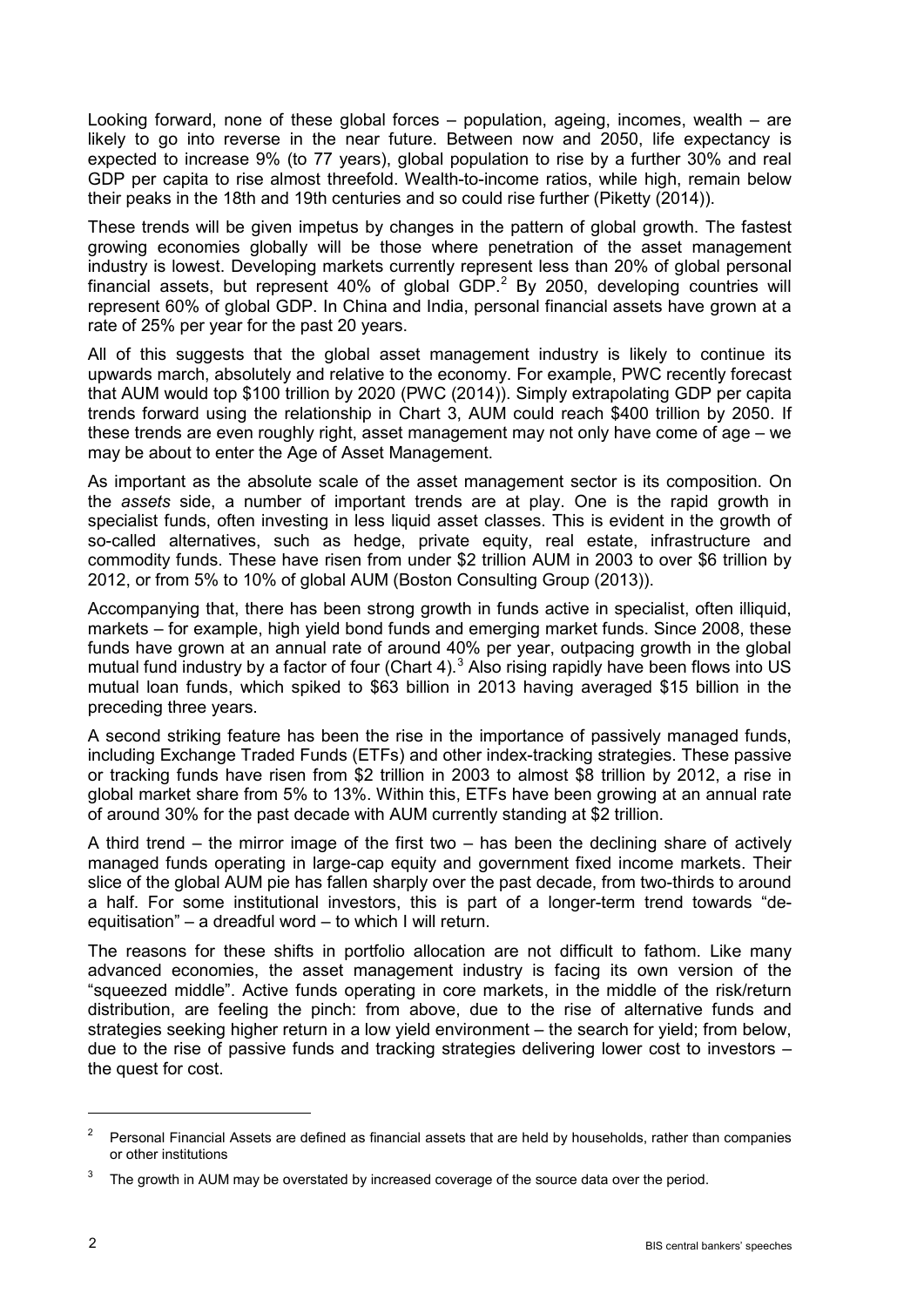From an end-investor perspective, both of these trends are understandable. Yet they also potentially carry risk implications, both for end-investors and for the financial system as a whole. For example, the shift towards illiquid assets heightens market risk for investors. And the move into passive and tracking strategies increases the potential for investor herding and correlated market movements (Bolognesi and Zuccher (2008)). Both potentially have implications for financial markets dynamics and systemic risk.

Turning to the *liabilities* side of the balance sheet, here again some important trends are at play. Among the most important is the progressively greater share of investment risk being put back to end-investors, with commensurately less being borne by intermediaries and companies. One clear example is found in the pensions industry, with the structural shift away from Defined Benefit (DB) and towards Defined Contribution (DC) pensions.

Here in the UK, the proportion of DB schemes offered to new members has fallen from 31% to 14% since 2008. Contributions to DC funds have been roughly twice as large as those to DB funds since the early part of the century. And the picture is similar on the life insurance side, with virtually all of the growth in UK life insurers' balance sheets since the early part of this century coming from unit-linked products where the investment risk is borne by endinvestors (Chart  $5$ ).

The measures announced in the UK Budget a couple of weeks ago will add momentum to these trends. These will remove the effective requirement on most retirees to purchase an annuity with DC pension pots once retirement age is reached. This will increase the flexibility of investors' portfolio choice. But it will also tend to place a greater onus on these endinvestors to manage the associated investment risk.

These trends in the contractual structure of liabilities have risk implications for end-investors and the financial system as a whole. A key question, here, is how household behaviour is likely to respond to bearing these additional risks, especially in situations of stress. Will investors ride them out or run to the hills, stick or twist? It is impossible to know for certain. But experience during the crisis is revealing.

Then, households in a number of countries exhibited acute risk-sensitivity and risk-aversion. For example, UK households responded to heightened market risk by reducing contributions to long-term savings products, such as life insurance and DC pensions. Household net contributions to life insurance and pension funds fell from £54 billion in 2006 to £11 billion in 2008. This suggests some skittishness on the part of retail investors when faced with investment risk.

In summary, over the course of the past decade or so, the asset management industry has fundamentally changed shape. It is now large and is set to get larger still. The assets it manages are increasingly being allocated into illiquid assets or indexed strategies. And the risks on these asset allocations are increasingly being borne by (perhaps trigger-happy) endinvestors.

## **Too-big-to-fail**

Given this evolving structure, what risks to financial stability might the asset management industry pose? The financial crisis alerted us to the perils of banks that are "too-big-to-fail". During the crisis, the collateral damage from big bank failure necessitated state bail-outs. These nourished the beast that had already eaten the farm. A variety of regulatory reforms are being put in place in an attempt to house-train this beast (Haldane (2012a)).

<span id="page-2-0"></span><sup>&</sup>lt;sup>4</sup> Some of this is a mirror-image of trends in the pensions industry, but the pattern is also evident for nonpension savings products.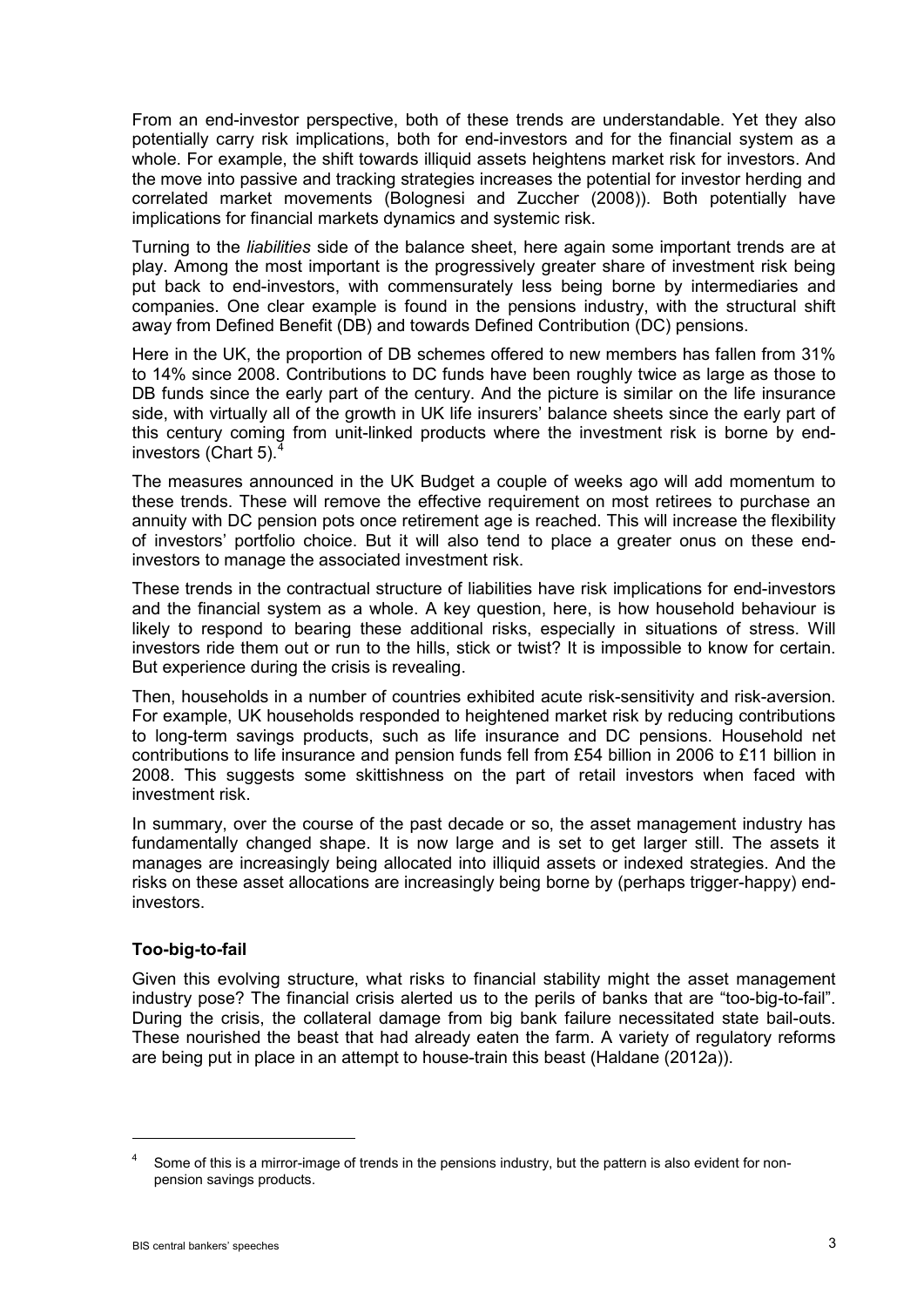One natural question, then, is whether the asset management industry has spawned similar such behemoths. Two relevant factors here are, first, the relative degree of concentration in the industry and, second, the scale of its largest players. Table 1 shows the world's top 10 largest asset managers and banks by asset size.

The degree of concentration across the two industries is broadly similar. The top 10 asset managers account for just less than 30% of the sector, the top 10 banks a little more than 20%. Their balance sheets are also similarly-sized. In aggregate, the top ten banks and asset managers total \$20 trillion and \$25 trillion in assets respectively. The world's largest asset manager (Blackrock) is around a third larger than the biggest bank (ICBC). But, on the other side, nine of the top 10 banks are larger than their asset management equivalents.

On the face of it, then, the structure of banking and asset management is not too dissimilar. But the risks to these balance sheets are also quite different. As an agency function, asset managers do not bear credit, market and liquidity risk on their portfolios. Currently, Blackrock has over \$4 trillion of assets under management, but has only \$9 billion of assets of its own.<sup>[5](#page-3-0)</sup> Fluctuations in asset values do not threaten the insolvency of an asset manager as they would a bank. Asset managers are, to a large extent, insolvency-remote.

They are not, however, insolvency-immune. An individual manager or fund does face operational and reputational risk – for example, arising from a Maxwell Pensioners-sized fraud or an Arthur Andersen-shaped reputational hit. We have seen examples of this in the past – the large outflows from Gartmore's funds following the departure of key staff prior to its acquisition by Henderson; or the outflows from Axa Rosenberg in 2011 following an alleged fraud.

Nonetheless, if these are the sources of insolvency, then failure of an asset manager is likely to be different than for banks. Fraud and reputational risk tend be idiosyncratic. Keynes said of sound bankers that they were ruined in a conventional way along with their fellows so that no-one could be blamed (Keynes (1932)). If Keynes was right, then asset managers may be a different breed.

Yet even if the "fail" element of too-big-to-fail is a red-herring, the "big" is not. Distress at an asset manager may aggravate frictions in financial markets, in particular frictions in market liquidity. One example would be an asset fire-sale. This might arise if assets from a failing fund were offloaded at a pace and scale that caused indigestion in the underlying market (Office of Financial Research (2013), Hau and Lai (2012)). If so, asset prices would be driven south, possibly to well below their long-term or fundamental value. Put differently, illiquidity risk premia in those markets could be driven to sub-optimally high levels.

This fire-sale friction might be fanned by the actions of investors or counterparties. Falling asset prices may be the prompt for withdrawal (in the case of open-ended funds) or sales (in the case of closed-end funds). In some respects, this would mimic a banking "run", albeit operating through non-conventional channels (Chen et al (2010)). This could itself induce a further round of asset fire sales in an amplifying loop.

The good news here is that, unlike in banking, history is not littered with examples of failing funds wreaking havoc in financial markets. The historical examples we have tend to be confined to small and isolated corners of the financial system.

But, as any self-respecting asset manager would tell us, past performance is no guide to the future. This is especially true in an industry as large and as rapidly changing as asset management, with asset portfolios becoming less liquid and more correlated and investor behaviour becoming more fickle and run-prone. Future illiquidity pressures in financial markets, generated by asset management distress or wholesale portfolio reallocation, may

<span id="page-3-0"></span><sup>5</sup> Figure represents total assets, adjusted for equal and offsetting liabilities and non-controlling interests and excluding intangible assets and goodwill, as of June 2013.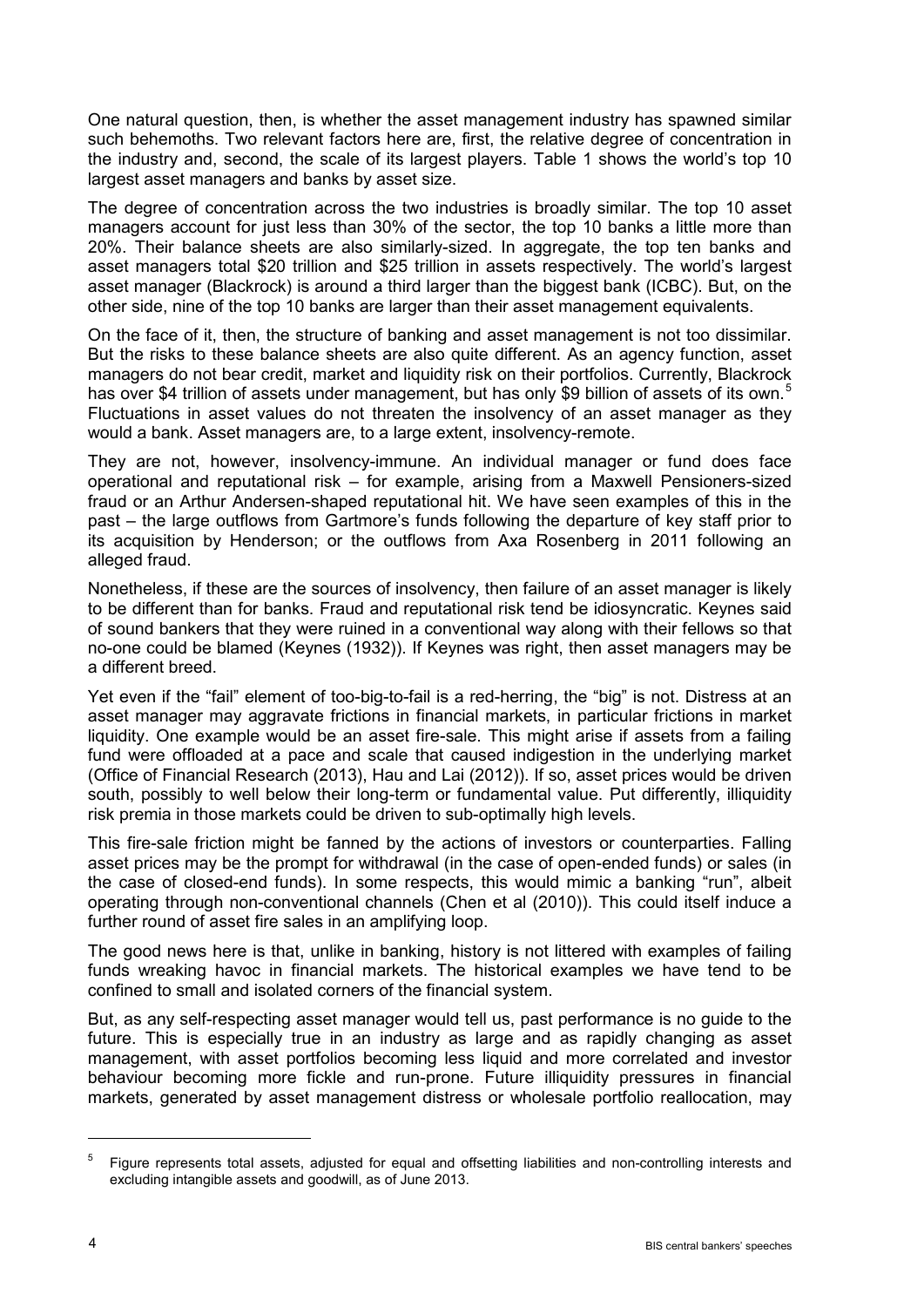be larger and more potent. In other words, Black Swan risk in asset management may be real and rising (Taleb (2007)).

### **Pro-cyclicality**

In practice, such adverse financial market dynamics are more likely to arise from asset managers behaving in a correlated fashion, perhaps because they face a common set of constraints or sources of stress. In this respect, it is possible to identify a set of market-wide conventions or regulatory practices which have the potential to drive common behaviour among asset managers and their institutional client base. These have the potential to turn idiosyncratic market frictions into systemic market failures.

Around a year ago, the Bank began working with some academics and industry practitioners to explore these dynamics. In particular, it focussed on evidence of pro-cyclicality among insurance companies and pension funds (ICPFs) – their potential to amplify, rather than damp, the risk cycle through their portfolio choices. A report from this group will be published later in the year.

Academic and industry evidence points to at least three channels through which ICPF behaviour could generate pro-cyclicality:

*Market Conventions:* Investors face an acute information problem when judging the performance of their fund manager (Rajan (2005)). One way of mitigating that problem is by benchmarking fund performance, either to others in the industry or to an industry-wide index. That is an important reason why relative return benchmarking and index-tracking is commonplace. There is also evidence that investors adjust their portfolios on the basis of these relative metrics – for example, with stronger inflows into funds whose relative performance has been superior (Chevalier and Ellison (1997), Feroli et al (2014)).

These market conventions have the potential to amplify pro-cyclical swings in asset prices and investor flows. For example, in market upswings fund managers are likely to try and juice-up returns by searching for yield in an attempt to outperform their benchmark. The reverse occurs in the downswing when there will be a quest for safety to boost relative return rankings.

But if everyone is playing this game, the result will be pro-cyclical pressures on asset prices, adding exuberance to the upswing and pessimism to the downswing. This increases the potential for mis-pricing in asset markets – by turns, risk premia becoming first too thin and then too fat. Relative return benchmarking creates, in effect, a Red Queen Race for the asset management industry (Ridley (1993), Haldane (2012b)).

Other asset management conventions may also generate pro-cyclical swings. For example, index-tracking strategies, including through ETFs, will tend to increase asset correlations and herding in investment flows (Bolognesi and Zuccher (2008)). The use by asset holders of a small pool of consultancies for investment advice may also generate correlated investment strategies. And the use of short-term performance mandates for fund managers is also likely to amplify pro-cyclical swings in asset allocation and asset prices.

*Accounting Rules:* The 2000s saw the introduction of Financial Reporting Standard (FRS) 17 in the UK and Statement of Financial Accounting Standard (SFAS) 158 in the United States. This fundamentally changed companies' accounting practices in respect of their pension obligations. In particular, companies were required to value pension assets at fair (that is, mark-to-market) values, with liabilities typically discounted using a corporate bond rate. Pension surpluses and deficits then needed to be recorded on balance sheet.

This change in accounting rules reshaped company and pension fund behaviour. For example, in a downswing, risky asset prices and safe rates tend to fall, raising measured deficits. Faced with this, pension funds will have an incentive to sell risky assets and purchase bonds to better match their assets and liabilities (Amir et al (2010)). But this will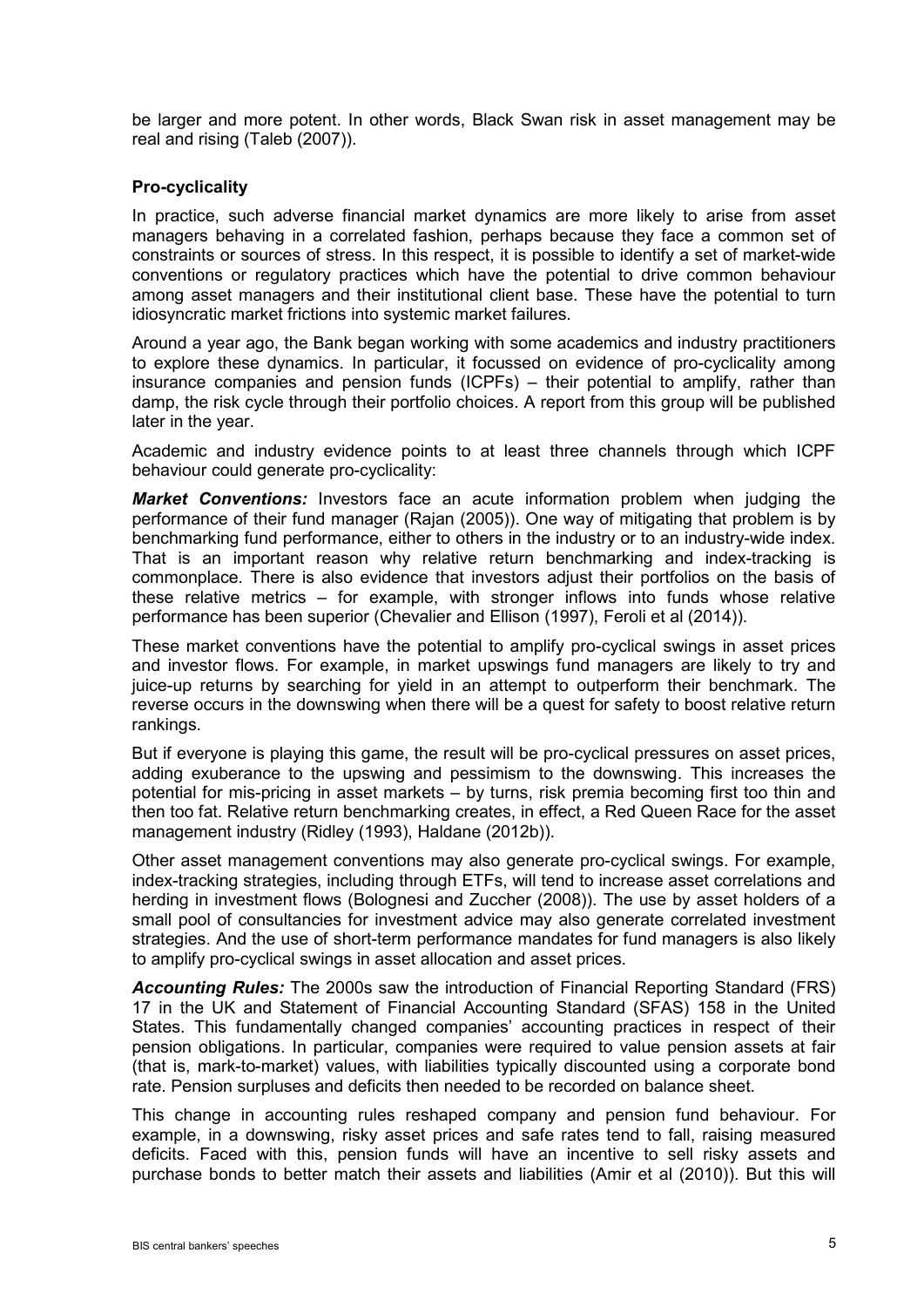itself tend to drive down yields further, boosting market-valued liabilities and thereby encouraging further matched bond purchases in a pro-cyclical spiral (Plantin et al (2008)).

A similar dynamic affects insurance companies. Between them, FRS 26 and 27 specify valuation conventions for measuring insurers' assets and liabilities. Some of these involve marking assets to market and discounting liabilities at a risk-free rate. This, too, has the potential to generate pro-cyclical loops, with sales of risky assets whose prices are already falling and purchases of risk-free assets which in turn increases the market value of liabilities and the incentives to hedge further.

*Regulatory Rules:* Risk-based regulatory rules can contribute further to these pro-cyclical tendencies. For example, consider a pension fund or insurance company operating close to its risk-based capital or funding requirement and whose bond portfolio is downgraded and suffers a drop in price. This has the effect of both reducing measured solvency due to marking to market and raising required risk-based capital requirements – a double whammy.

In response to this, ICPFs may have an incentive to sell their downgraded assets to de-risk their portfolio. But this will tend to depress further asset prices in a pro-cyclical spiral. Merrill et al (2012) provide evidence of just this dynamic at work. Following downgrades of nonagency RMBS in the US, insurance companies had an incentive to sell their downgraded securities to reduce their capital requirements. Merrill et al show that this selling occurred at lower prices among those insurance companies marking-to-market.

What additional evidence do we have of such pro-cyclicality? One piece comes from looking at investment allocations by institutional investors over time. As an example, Chart 6 plots growth in the S&P 500 against the change in the portfolio allocation to equities among US life insurers between 1996 and 2012. It shows a high correlation, with rises in equity prices inducing reallocations into equities.

This suggests a potentially significantly pro-cyclical swing in portfolio behaviour. For example, a 10% rise in the S&P on average increases the equity portfolio share by over one percentage point – or around \$70 billion given the scale of US life insurers' balance sheets. $6$ If done quickly, this could be a potent procyclical amplifier. Similar patterns are evident among life insurers in other countries.

A second piece of indirect evidence comes from the behaviour of regulators. There have been several incidences over recent years of regulators loosening regulatory constraints to forestall concerns about pro-cyclical behaviour in a downswing. For example, UK regulators loosened regulatory constraints on insurance companies in the early 2000s following the bursting of the dotcom bubble. This was due to fears of selling pressure on equities being amplified as insurance companies de-risked their portfolios as they neared regulatory constraints. Pension fund regulators have taken similarly-motivated actions recently due to depressed real yields boosting the market value of liabilities.

A third piece of evidence comes from analysing the impact of ICPF asset allocation decisions on asset prices. In particular, at the Bank we have analysed the impact of purchases of longterm UK indexed-linked debt by UK ICPFs since the early 1990s (Zinna (2014)). Over this period, the combination of accounting and regulatory rules led to large cumulative purchases of long-term government debt by ICPFs. At the same time, long-term real yields fell from around 4% to around –1%.

Controlling for other factors, such as the supply of government debt, research at the Bank has sought to identify the impact of ICPF purchases on the yield curve. It finds the impact to be material, especially at the longer end of the yield curve. Over the period 1990 to 2010, it finds that pension funds purchases lowered the two-year real yield by around 70 basis points

<span id="page-5-0"></span>Data are adjusted to remove impact from re-valuation effects.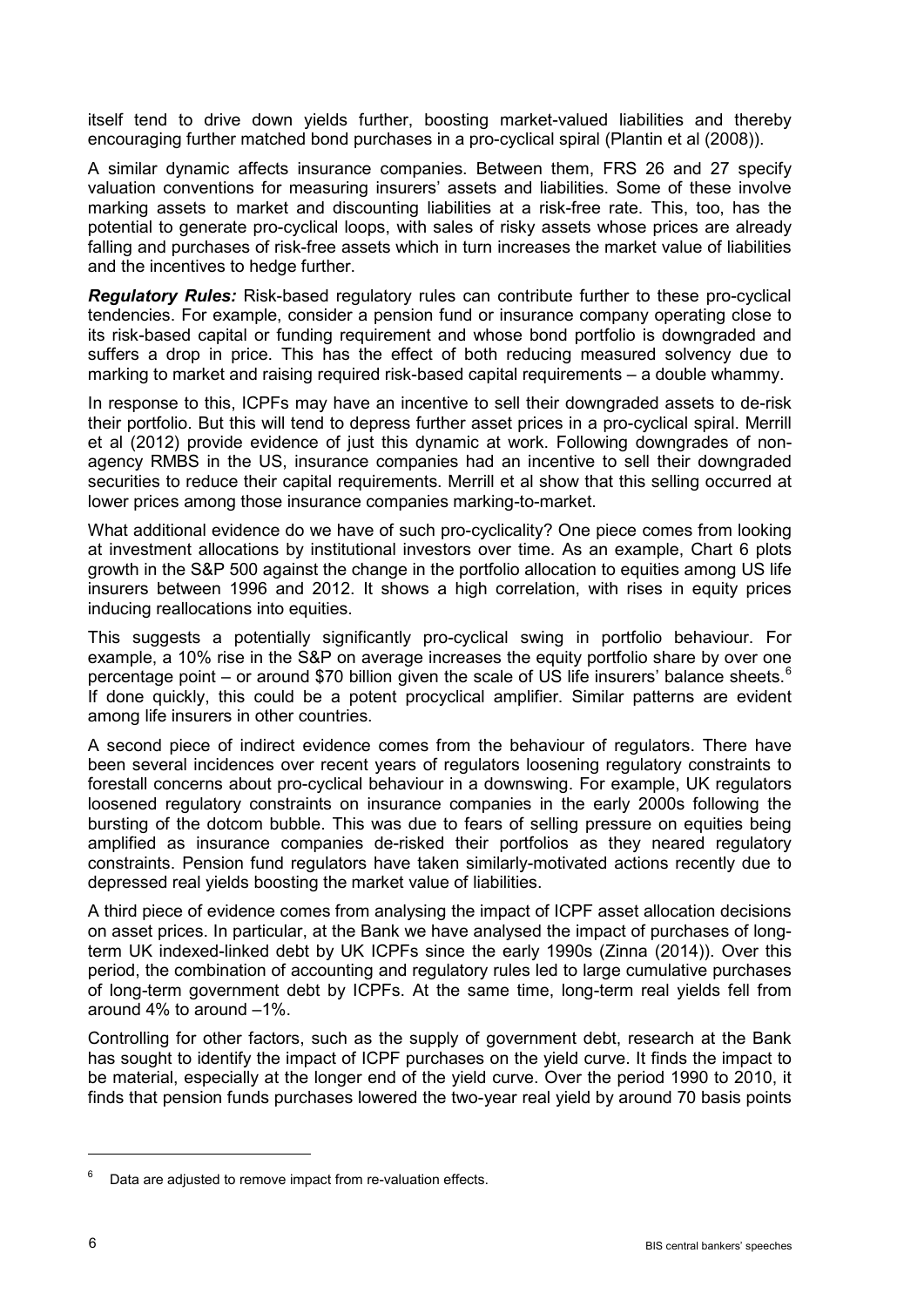and 20-year real yields by around 165 basis points, with the price pressures most acute during the period 1996 to 2004.

For insurance companies, the bulk of the buying pressure comes somewhat later (2006 to 2010) and the impact is somewhat smaller (30 basis points and 75 basis points respectively). Nonetheless, if these ready-reckoners are even roughly right, they suggest a very significant impact of ICPF portfolio allocation on yields, and hence on incentives to hedge further, in a pro-cyclical spiral.

This evidence, while far from conclusive, provides some important clues. There are indications of correlated, pro-cyclical swings in asset allocation and asset prices induced by asset managers' and their clients' behaviour. Like bankers, institutional investors have risen and fallen with the herd. Keynes' bankers and today's asset managers may not after all be such different beasts.

## **Patient capital**

There is a second, long-term, set of risks and opportunities posed by the asset management industry. Perhaps the defining feature of the sector is the long-term nature of its liabilities, especially for institutional investors like ICPFs. This makes the sector a potentially important source of long-term financing to households, companies and governments – for example, in the form of equity and long-term debt.

Yet the data tell a different tale. Chart 7 plots the portfolio allocation of UK ICPFs over the past quarter-century. The most striking trend is the erosion in ICPFs' direct holdings of UK equities, where the portfolio share has fallen from around 50% in the late 1980s to less than 10% today. Their shares of the UK stock market have mimicked this path. There has been a huge "de-equitisation" of portfolios. Although this pattern is not found universally across countries, it is also evident in, for example, Japan and France.<sup>[7](#page-6-0)</sup>

There is no single cause of these portfolio trends in the ICPF sector. Some explanations are benign. For example, as the population ages and a larger chunk near or reach retirement, pension liabilities mature. We would then expect to see pension funds switching into lowerrisk, shorter-duration assets, such as fixed income securities. And this is indeed what has occurred.

But this seems unlikely to have been the sole explanation for de-equitisation. In particular, regulation and accounting appear to have played a significant role. Take the UK. In 1995, the Pensions Act introduced a Minimum Funding Requirement (MFR) – the ratio of assets to liabilities – of 90%. $8$  The discount rates on liabilities were linked to UK government bond ("gilt") yields. This drew trustees to gilts, and away from equities, as a matching asset to their liabilities.

The Pensions Act 2004 abolished the MFR and replaced it with a scheme-specific funding requirement that further embedded the market-value approach to liability valuation. At around the same time, FRS 17 required publication of corporates' pension fund surpluses or deficits. This also had the effect of encouraging companies and fund managers to avoid volatile assets, such as equities, and purchase low volatility government securities to avoid large published swings in pension surpluses and deficits.

These changes in regulatory and accounting rules are not unique to the UK. There have been a number of empirical studies of their consequences in other countries which point

<span id="page-6-0"></span><sup>7</sup> This trend towards "de-equitisation" has been analysed, in a broader context, by McKinsey Global Institute (2011).

<span id="page-6-1"></span>If a scheme's solvency dropped below 90%, the employer had to restore it to 90% within one year; if a scheme's solvency was between 90 and 100%, it had to be restored to 100% within five years.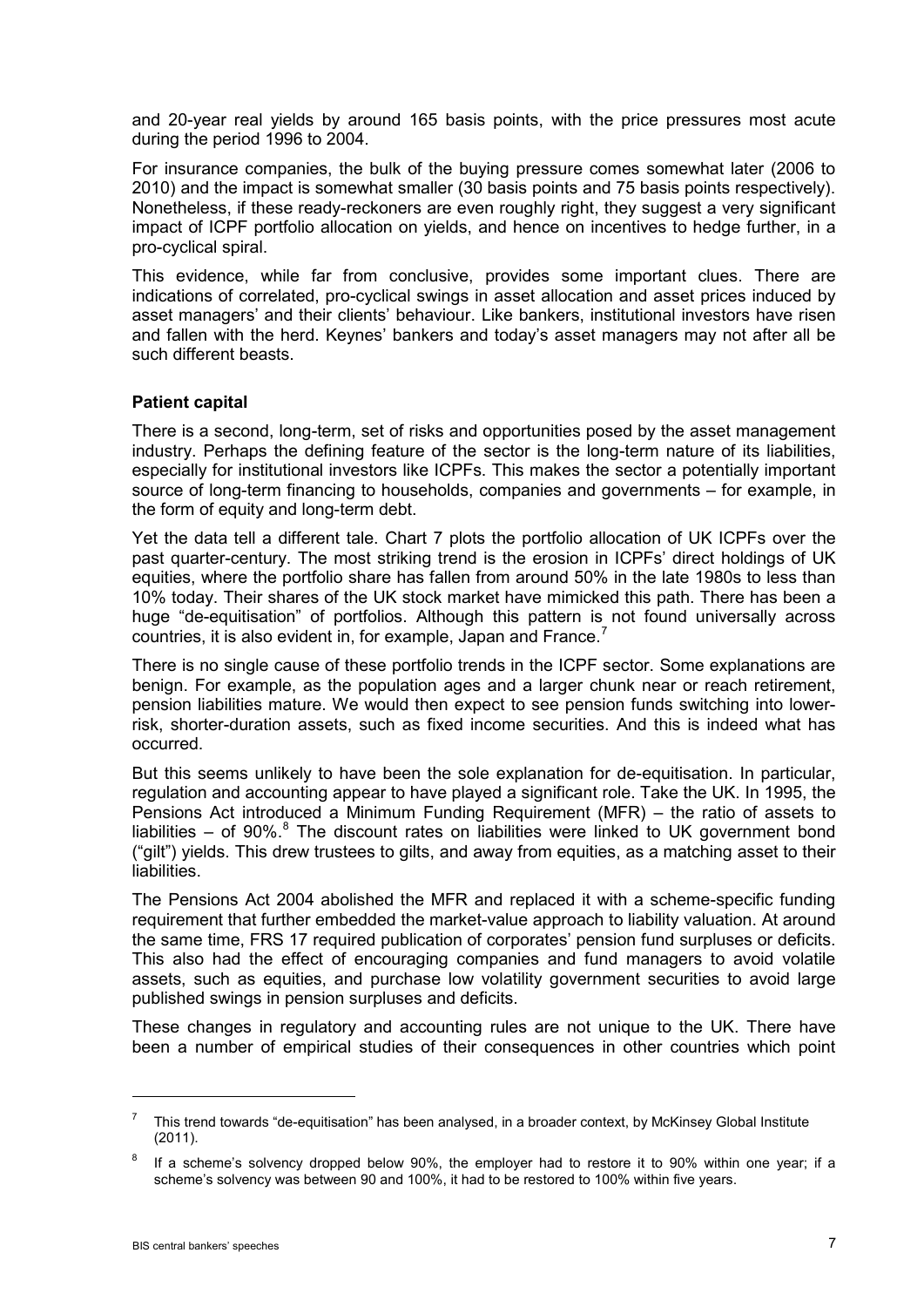clearly to them having encouraged a secular switch from equities into lower-duration fixed income securities, in particular government securities (Greenwood and Vayanos (2010)), Amir el al (2010), Andonov et al (2013)).

Yet the consequences of de-equitisation, for the financial system and the wider economy, may be just as dreadful as the word itself (Furse (2014)). Equity does a much better job than debt of sharing risk between borrowers and lenders as repayment terms adjust automatically with servicing capacity. Equity is also better able to support the financing of long-term investment projects because it is perpetual. So a world without equity is likely to be one with poorer risk-sharing and weaker long-term investment.

To illustrate these costs, consider the portfolio behaviour of pension funds around the financial crisis. At this time, global equity prices fell sharply and risk appetites evaporated. These are precisely the circumstances in which pension funds, as long-term investors, could play a stabilising, counter-cyclical role. In particular, those pension funds with stronger balance sheets might be expected to bear greater risk when its price is cheap – for example, by buying equities.

In fact, the evidence suggests quite the opposite happened. We have looked at the portfolio behaviour of over 2000 corporate pension funds between 2006 and 2012, splitting them into those with "strongest" and "weakest" balance sheets. Strongest is defined here by the net funding position (ratio of assets to liabilities) of the pension fund. Chart 8 shows the changes in equity portfolio allocations of the strongest and weakest pension funds, together with the FTSE All-Share index, over that period.<sup>[9](#page-7-0)</sup>

Both the strongest and the weakest pension funds began the period with a similar equity allocation. As equity prices started to fall in 2008, however, the allocations of strongest and weakest funds diverged sharply. The strongest pension funds reduced significantly their allocation, effectively cutting it in half, while weak funds maintained or increased their allocation. By the end of the period, the strongest funds had half the equity allocation of the weakest.

At one level, these portfolio reallocations made sense – the strongest protecting their surpluses by de-risking, the weakest trying to close their deficits by re-risking. Yet, from a longer-term or societal perspective, these reallocations are troubling. To cushion the risk cycle, we would wish to see stronger long-term investors purchasing risk when it was cheap. That would benefit both investors and the economy. Capital that can afford to be patient should be patient.

But those funds with the strongest shoulders appear instead to have ducked for cover, while the weakest appear to have engaged in a gamble for resurrection. In the longer-term, this type of behaviour is likely to worsen returns to investors. It will also amplify cycles in the financial system and economy by draining risk-taking when it is already weak. Patient capital ought to part of the solution to the long-term financing puzzle. In practice, it may have been part of the problem.

## **Regulatory policy**

That naturally begs the question of what, if any, policy response might best deal with the risks and opportunities asset management poses. From a potentially long list, I will focus on three areas.

First, *Too-Big-to-Fail*. Here, the jury is still sitting. In January, the Financial Stability Board (FSB) published a consultation paper on its proposed methodology for identifying non-bank, non-insurer globally systemically important financial institutions – or, in what may represent a

<span id="page-7-0"></span>Data are adjusted to remove impact from re-valuation effects.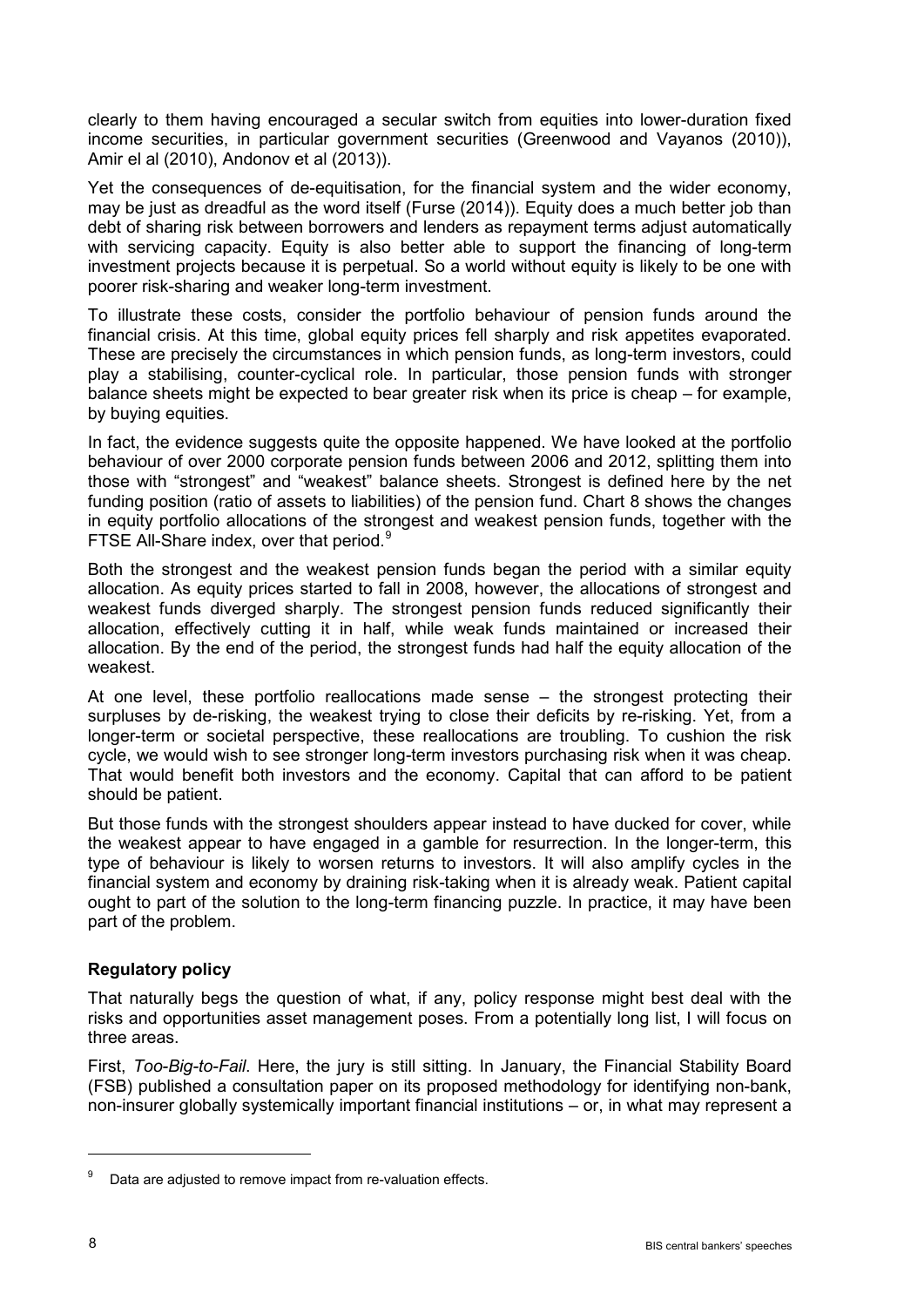new high-water mark for impenetrable financial acronyms, NBNI G-SIFIs. Asset managers are being considered among this class. Based on the consultation results, the FSB will report to the G20 later this year.

Views on that consultation will be interesting and I am sure at least some of you here will be offering some. We are in the intellectual foothills when understanding and scaling the transmission channels through which asset managers could generate systemic risk. And given the recent changes in the scale and structure of the industry – a world of less liquid assets and runnier liabilities – these channels may be more potent tomorrow than they were yesterday. Against this backdrop it may be premature, and probably imprudent, to be ruling out future sightings of asset management Black Swans.

At the same time, as regulators we should avoid tarring all birds with the same brush. For example, even if the financial market externalities associated with asset management failure were found to be potentially large and damaging, some of the conventional too-big-to-fail solutions may not be the right ones. For example, because asset managers are essentially unlevered, leverage or capital-based tools may be the wrong tool to tackle market failures. Tools which act on liquidity risk – minimum liquid asset requirements, restrictions or gates on liability redemptions – may be more suitable.

Second, *procyclicality*. Asset management has at least the potential to amplify pro-cyclical swings in the financial system and wider economy. If so, it may contribute to the mis-pricing of risk with risk premia undergoing cycles of feast and famine. That still leaves some big questions begging. How large are these mis-pricing cycles? How do they affect risk-taking in the financial system and activity in the wider economy? And, if so, how best can public policy modulate those cycles?

At present, we do not have good empirical answers to any of those questions. Jeremy Stein at the Federal Reserve Board has recently offered some answers (Stein (2014)), drawing on work by Feroli et al (2014). He notes that portfolio adjustments by asset managers can cause abrupt and asymmetric adjustments in risk premia which may have a significant impact on economic activity and systemic risk. On that basis, he makes a case for monetary policy leaning against financial market vulnerabilities, even when they are not sourced in leverage.

The evidence here is fully consistent with Stein's and Feroli et al's: the behaviour of unlevered asset managers may have the potential to induce pro-cyclical swings in portfolio allocation and in risk premia, with damaging consequences for systemic risk and economic activity. But whereas Stein discusses the role of monetary policy, a natural first line of defence against such swings is so-called macro-prudential policy.

It is early days for macro-prudential policy. It marks a radical departure from the past because it gives prudential tools an explicit role in managing the risk-taking cycle and activity in the wider economy (Haldane (2014)). To date, the focus of macro-prudential policy has been on the risks arising from leverage on the balance sheet of banks – the quantity of risk. That is why existing macro-prudential tools have tended to focus on bank capital and other bank balance sheet ratios.

Yet if risk in the financial system, and activity in the wider economy, are shaped importantly by asset management behaviour and associated pro-cyclical swings in risk premia, then this focus may be too narrow. Macro-prudential action may be justified even when leverage is not present and when banks are not at the scene of the crime. Modulating the price of risk, when this is materially mis-priced, could be every bit as important as controlling its quantity.

This is the next frontier for macro-prudential policy – whether, and if so how best, to moderate excessive swings in risk premia across financial markets which risk damaging the financial system or wider economy. This will require new analytical techniques to measure risk premia and their impact. And it will require fresh thinking on new policy tools to moderate movements in these risk premia. This is, in effect, an agenda for the second-generation of macro-prudential policy frameworks.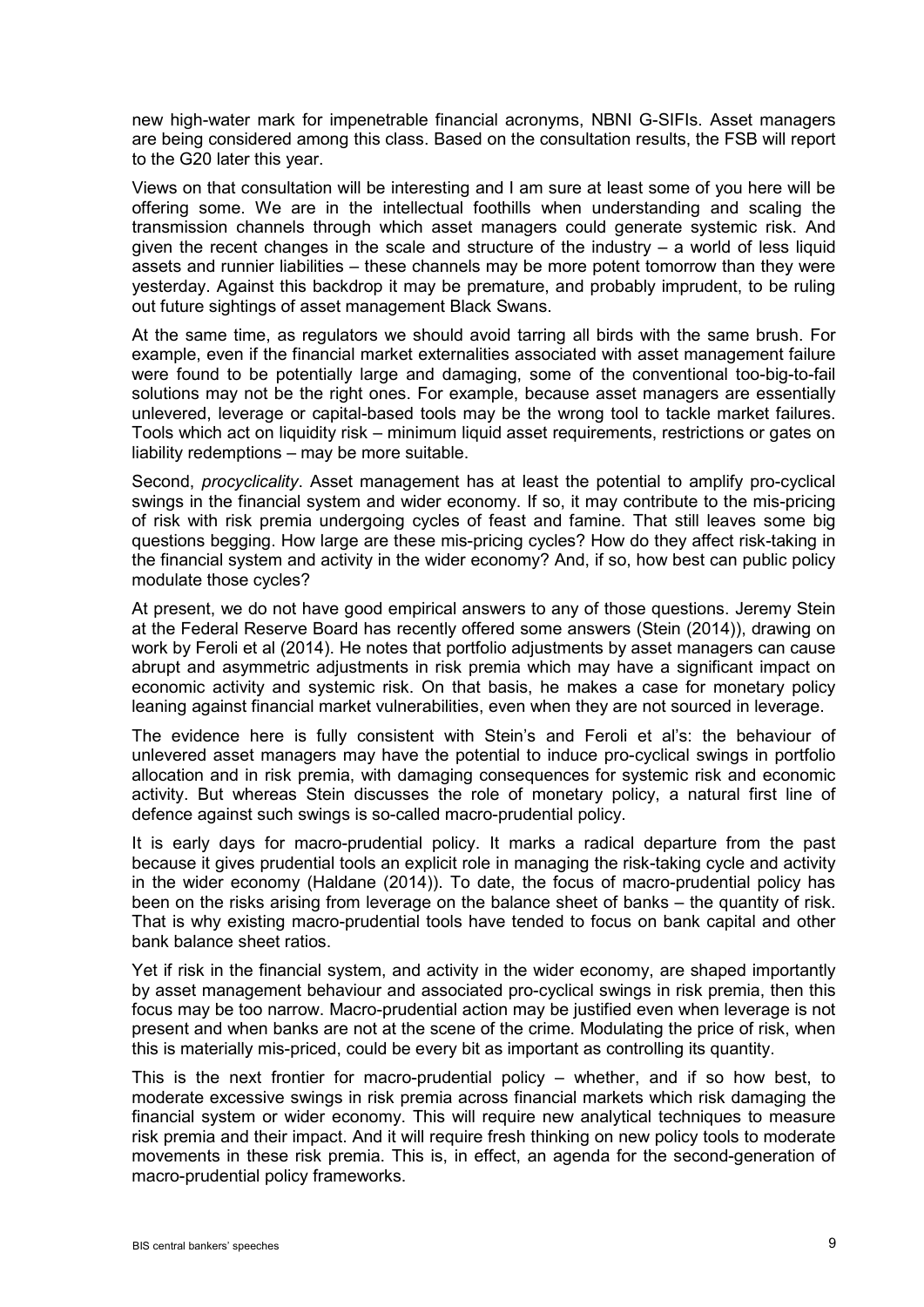Third, *portfolio allocation*. Over the past few years, there has been increasing interest in the financing of long-term investment. In 2013, the G30 produced a report on "Long-term Finance and Economic Growth" and the European Commission produced a Green Paper on "Long-term Finance of the European Economy". Most recently, the G20 has this year taken as one of its signature projects stimulating longer-term investment.

All of this has a direct link to the portfolio choices of long-term savings institutions. Their behaviour over recent years, de-equitisation and all, jars uncomfortably with this emerging agenda. Financial capital, even among long-term institutional investors, has become restless at just the time the economy requires patience.

In response, a number of fledgling initiatives are underway which could begin to turn the tide. For example, a week ago the European Commission issued a second communication on long-term financing. Among the ideas in there are a reconsideration of the regulatory rules for banking (the Capital Requirements Regulation) to ensure they are not serving as a disincentive to long-term financing.

A second set of initiatives concern securitisation. The very word securitisation has become tainted by the crisis. Pre-crisis, there were too many examples of over-opaque, overcomplex, under-collateralised products delivering nasty surprises to end-investors. But, slowly, the market is being rehabilitated and reconstructed in a different image, helped by public and private sector initiatives to improve transparency.

One element of this would be the creation of a new class of securitisations which clearly differentiate themselves from the mistakes of the past. A "high-quality" securitisation product might comprise much simpler structuring of payoffs and high and transparent underwriting standards. So-designed, such a lower risk securitisation might benefit from preferential regulatory treatment. Work is underway both internationally and in Europe to design criteria for high-quality securitisations fitting this bill. With international colleagues, the Bank intends to support actively these important initiatives.

If successful, the prize for regulators and asset managers is a big one. For regulators, it would enable non-bank investors to do more of the heavy lifting when financing the wider economy. This is particularly important in Europe where, at present, companies are very bank-reliant for their financing. For asset managers, it would have the potential to offer both duration and yield, thereby helping them meet the needs of end-investors.

## **Conclusion**

It is often said that banks are special. Compared to banks, asset managers generate a completely different risk and opportunity set. But they, too, are special both for the financial system and the wider economy. As they grow in scale and importance, that specialness is likely to increase further. The Age of Asset Management may be upon us.

Academics, practitioners and regulators have been studying banks, their behaviour and failure, for several centuries. Analysing and managing the behaviour of asset managers is, by contrast, a greenfield site. The risks and opportunities asset management poses, while different, could be every bit as important. To avoid the pitfalls of the banks, this greenfield site will need to be cultivated carefully.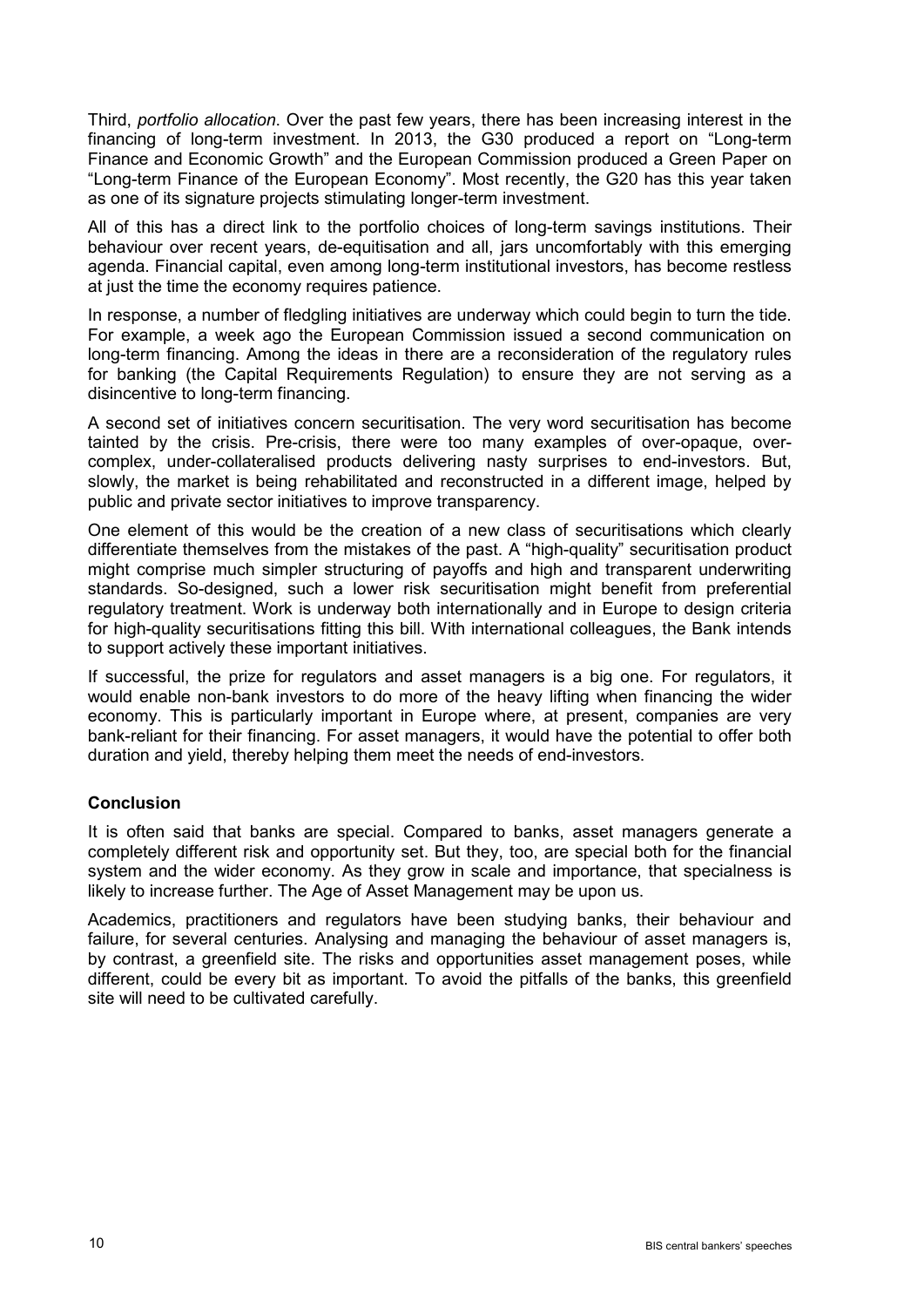### **Chart 1 Total AUM of US insurance companies, pension funds, mutual funds and other funds, 1946 – 2013**



Source: US flow of funds

(a) Other non-property funds include closed-end funds, exchange-traded funds and money market mutual funds

## **Chart 3 Relationship between GDP per capita and managed assets**



## **Chart 2 Total AUM of UK insurance companies, pension funds and mutual funds, 1980 – 2012**



Source: OECD, ONS, Investment Management Association and Bank calculations

#### **Chart 4 Global assets under management in selected specialised mutual fund types(a)**



Source: OECD Statistical database and Bank calculations. Source: Emerging Portfolio Fund Research Global and Bank calculations.

> (a) Changes in assets under management may partly reflect changes in sample coverage.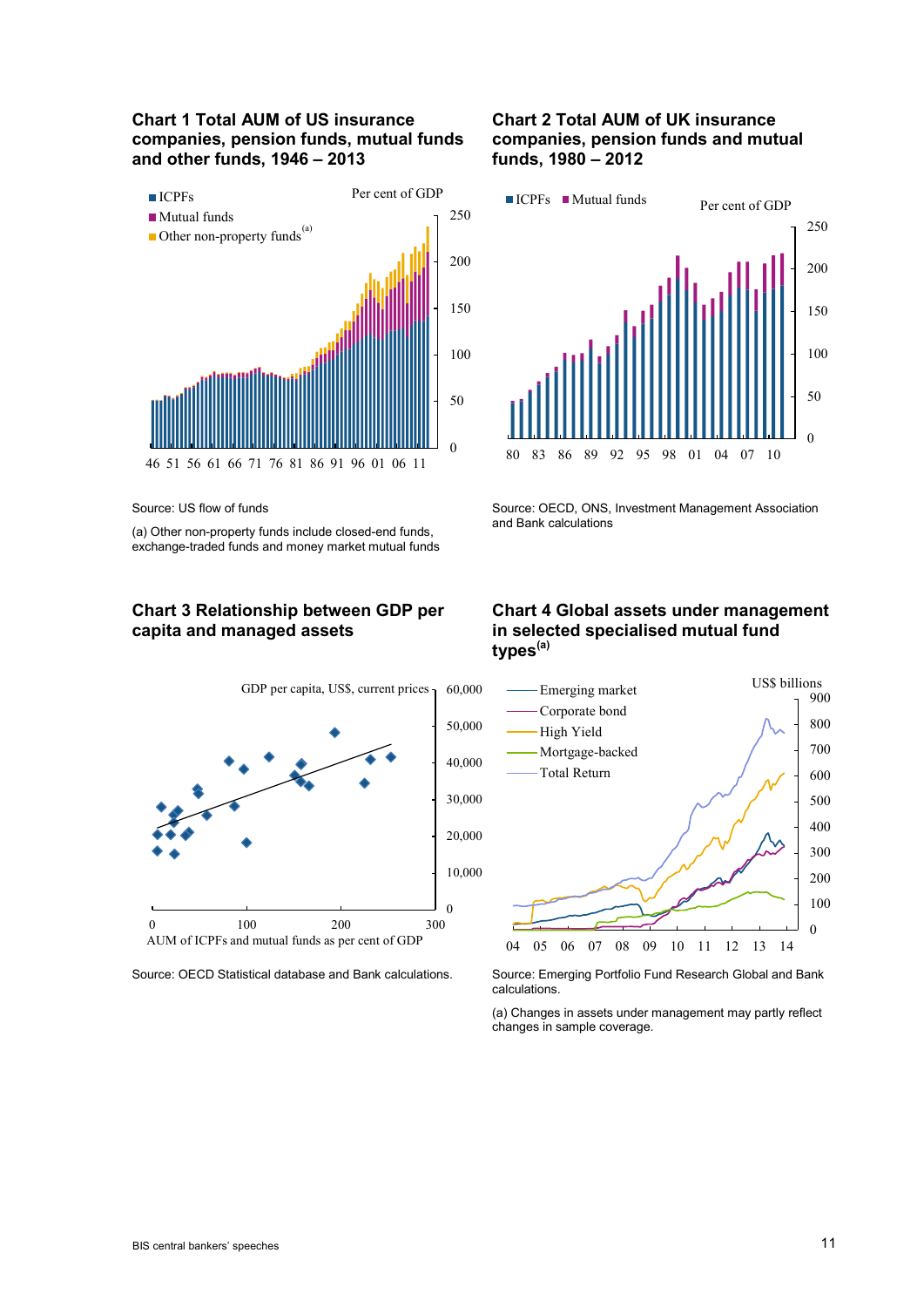### **Chart 5 UK life insurance liabilities by type(a)**



#### (a) Technical reserves net of reinsurance

Source: S&P SynThesys (regulatory returns) and Bank calculations.

#### **Chart 6 Change in equity allocation of US and French life insurers over time(a)**



#### Source: National flow of funds

(a) The 8Q cumulative change to equity allocation is calculated using an 8 quarter moving-sum. Reallocation into equities is calculated as the difference between the allocation in equities at time t and allocation into equities at time t-1, measured in percentage points. Thus a negative number indicates a reduction in percentage allocation to equities, and may not indicate a reduction in total exposure to equities (if total flows have been large). Reallocation is calculated using data on quarterly flows into (or out of) equities in order to adjust for the impact of revaluation effects.

The S&P 500 is smoothed by taking the growth of the 8 quarter average on the 8 quarter average a year earlier.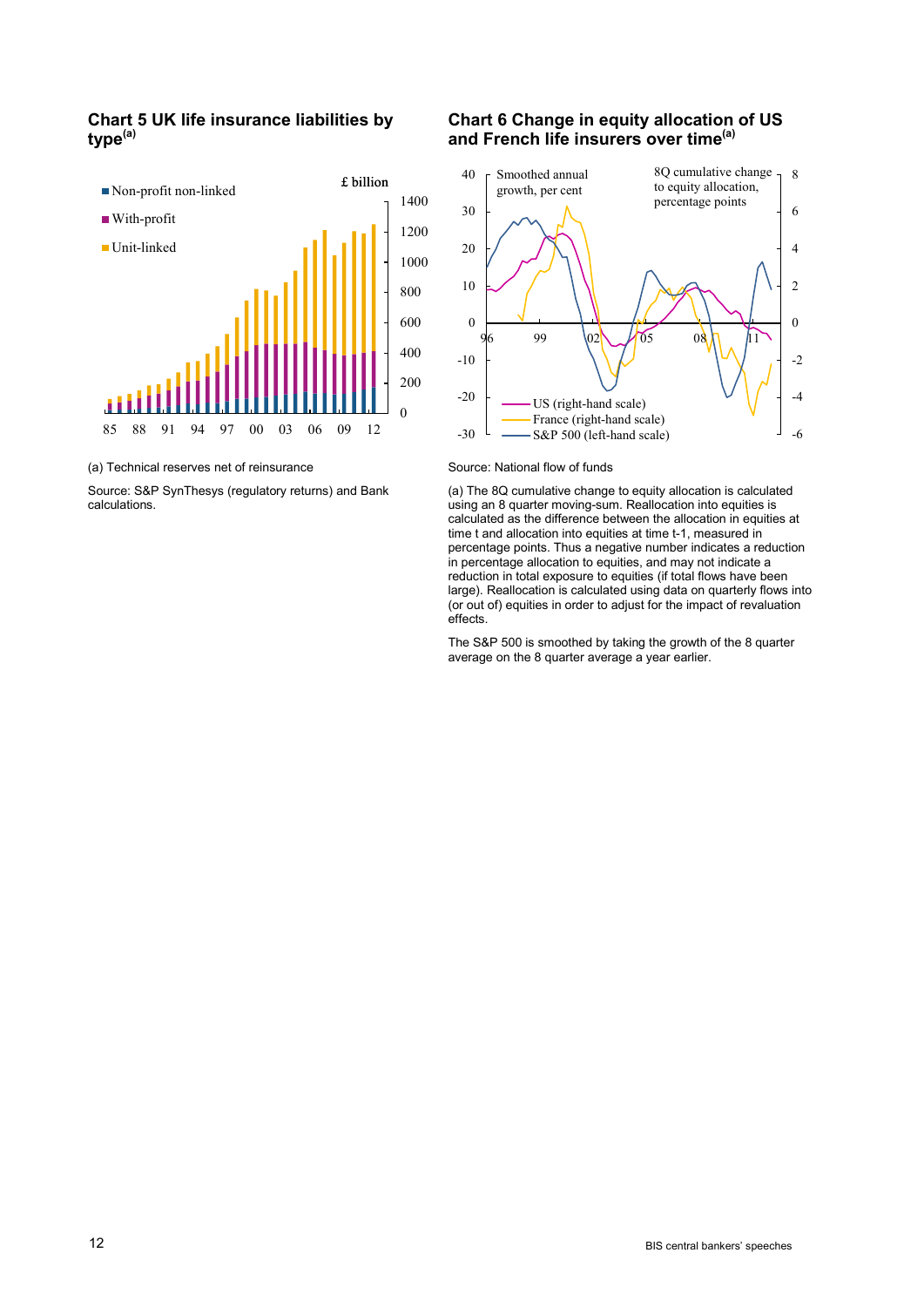#### **Chart 7 Asset allocation of UK insurance companies and pensions funds**



Source: ONS and Bank calculations

(a) Bonds includes money market instruments, medium and long term bonds. The split of overseas bonds by issuer is not available.

(b) Other includes currency, deposits, loans, other accounts receivable and insurance technical reserves.

(c) Derivatives data begin in 2004, but prior to 1997 are included in corporate bonds.

### **Chart 8 Portfolio share of equity of the UK**  DB PFs split by funding strength<sup>(a)</sup>



Source: Pension Protection Fund and Bank calculations

(a) The chart plots top 25% and bottom 25% funds each year given the strength of their funding positions. The funding position is calculated as a percentage of assets relative to liabilities, with higher percentage indicating a stronger funding position. The allocation to equities is taken as a proxy for the riskiness of a scheme (i.e. a higher allocation to equities indicating a more risky investment strategy). The sample includes all observations from the PPF dataset, for which the asset allocation reported was calculated in the reporting year or no earlier than 13 months prior to that. The values of asset holdings have been deflated using appropriate price indices for each asset class to illustrate the changes in asset allocation due to active re-allocation decisions rather than valuation changes

#### **Table 1** Largest banks (by assets) and asset managers (by assets under management), end 2012

| Bank                           | Country | Assets (\$bn) % of total |       | Manager                 | Country | AUM (\$bn) % of total |       |
|--------------------------------|---------|--------------------------|-------|-------------------------|---------|-----------------------|-------|
| <b>ICBC</b>                    | China   | 2.789                    | 2.5%  | BlackRock               | US      | 3,792                 | 5.6%  |
| Mitsubishi UFJ Financial       | Japan   | 2.709                    | 2.4%  | Allianz                 | Germany | 2,448                 | 3.6%  |
| <b>HSBC Holdings</b>           | UK      | 2,693                    | 2.4%  | Vanguard                | US      | 2,215                 | 3.3%  |
| Deutsche Bank                  | Germany | 2,655                    | 2.4%  | <b>State Street</b>     | US      | 2,086                 | 3.1%  |
| Credit Agricole                | France  | 2,649                    | 2.4%  | Fidelity                | US      | 1,888                 | 2.8%  |
| <b>BNP Paribas</b>             | France  | 2.516                    | 2.2%  | <b>AXA</b>              | France  | 1,475                 | 2.2%  |
| JP Morgan Chase & Co           | US      | 2,359                    | 2.1%  | JPMorgan Chase          | US      | 1,431                 | 2.1%  |
| <b>Barclavs</b>                | UK      | 2,351                    | 2.1%  | Bank of New York Mellon | US.     | 1,385                 | 2.0%  |
| <b>China Construction Bank</b> | China   | 2,221                    | 2.0%  | <b>BNP Paribas</b>      | France  | 1,303                 | 1.9%  |
| <b>Bank of America</b>         | US      | 2,212                    | 2.0%  | Deutsche Bank           | Germany | 1,247                 | 1.8%  |
| <b>TOP 10</b>                  |         | 25.154                   | 22.4% | <b>TOP 10</b>           |         | 19.270                | 28.3% |

Sources: The Banker Database "Top 1000 World Banks ranking" (2013), Towers Watson "The World's 500 Largest Asset Managers" (2012) and Bank calculations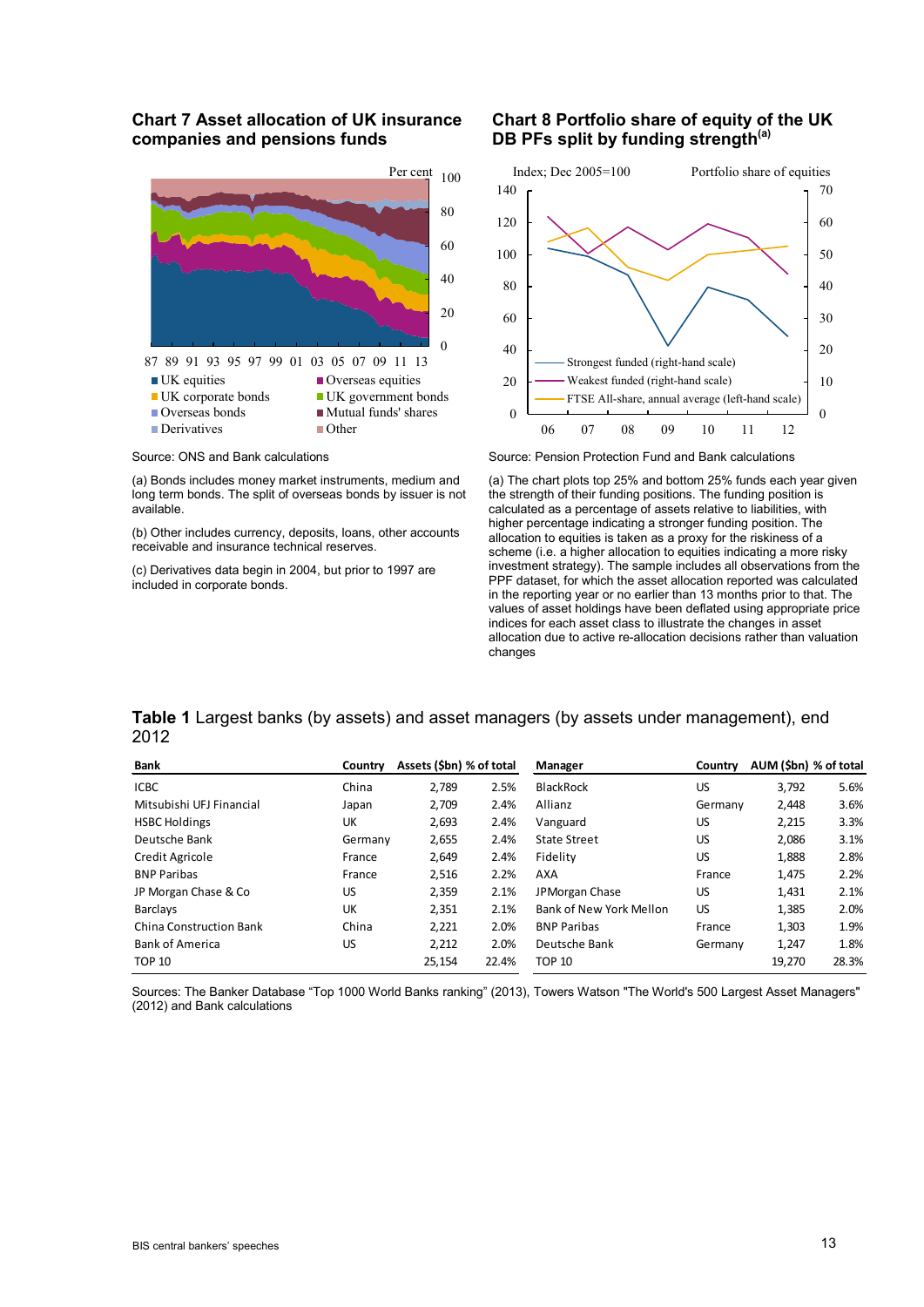## **References**

*Andonov, A., Bauer, R. and Cremers, M.* (2013), "Pension Fund Asset Allocation and Liability Discount Rates: Camouflage and Reckless Risk Taking by U.S. Public Plans?"

Adrian, T. and Shin, H. S. (2010), "Liquidity and Leverage", Staff Report, Federal Reserve Bank of New York, No. 328.

*Amir, E., Guan, Y. and Oswald, D.* (2010), "The Effect of Pension Accounting on Corporate Pension Asset Allocation", Review of Accounting Studies, 15(2), p.345–366.

*Barberis, N., Shleifer, A. and Wurgler, J.* (2005), "Comovement", Journal of Financial Economics, vol. 75, no. 2 (February):283–317.

*Blackrock* (2013), "RE: Feedback on OFR Study on Asset Management and Financial Stability", letter to the US Securities and Exchange Commission 1, November 2013.

*Blake, D., Sarno, L. and Zinna, G.* (2014) "The Market for Lemmings: Is the Investment Behavior of Pension Funds Stabilizing or Destabilizing?", Bank of England mimeo.

**Bolognesi, E. and Zuccheri, A.** (2008), "On the Efficiency of Benchmarks Composition: a Behavioural Perspective", Italian Association of Scholars of Economics and Management of Financial Institutions and Markets (ADEIMF).

*Boston Consulting Group* (2013), "Global Asset Management 2013: Capitalizing on the Recovery".

*Chen, Q., Goldstein, I. and Jiang, W.* (2010), "Payoff Complementarities and Financial Fragility: Evidence from Mutual Fund Outflows" Journal of Financial Economics, Vol. 97.

Chevalier, J. and Ellison, G. (1997), "Risk Taking by Mutual Funds as a Response to Incentives", The Journal of Political Economy, Vol. 105, No. 6. (Dec., 1997), pp. 1167–1200.

*Feroli, M., Kashyap, A., Schoenholtz, K. and Shin, H. S. (2014) "Market Tantrums and* Monetary Policy", Report for the 2014 US monetary policy forum.

*Financial Stability Board and the International Organization of Securities Commissions* (2014), "Assessment Methodologies for Identifying Non-Bank Non-Insurer Global Systemically Important Financial Institutions", Proposed High-Level Framework and Specific Methodologies

*Furse, C.* (2014), "Taking the long view: how market-based finance can support stability", <http://www.bankofengland.co.uk/publications/Documents/speeches/2014/speech718.pdf>

*Greenwood, R. and Vayanos, D.* (2010), "Price Pressure in the Government Bond Market", American Economic Review, P&P, 2010, 585–590.

*Haldane, A. G.* (2012a), "On Being the Right Size", <http://bankofengland.co.uk/publications/Documents/speeches/2012/speech615.pdf>

Haldane, A. G. (2012b), "Financial Arms Races": <http://www.bankofengland.co.uk/publications/Documents/speeches/2012/speech565.pdf>

Haldane, A. G. (2014) "Ambidexterity", speech delivered at the American Economic Association Annual Meeting, Philadelphia on 3 January 2014

<http://www.bankofengland.co.uk/publications/Documents/speeches/2014/speech713.pdf>

*Hau, H. and Lai, S.* (2012), "The Role of Equity Funds in the Financial Crisis Propagation." Research Paper No. 11–35, Geneva: Swiss Finance Institute.

**Keynes, J. M.** (1932), "Essays in Persuasion", New York: Harcourt, Brace, and Company.

*Martin, R., Casson, P. and Nisar, T.* (2007), "Investor Engagement: Investors and Management Practice under Shareholder Value", Oxford University Press.